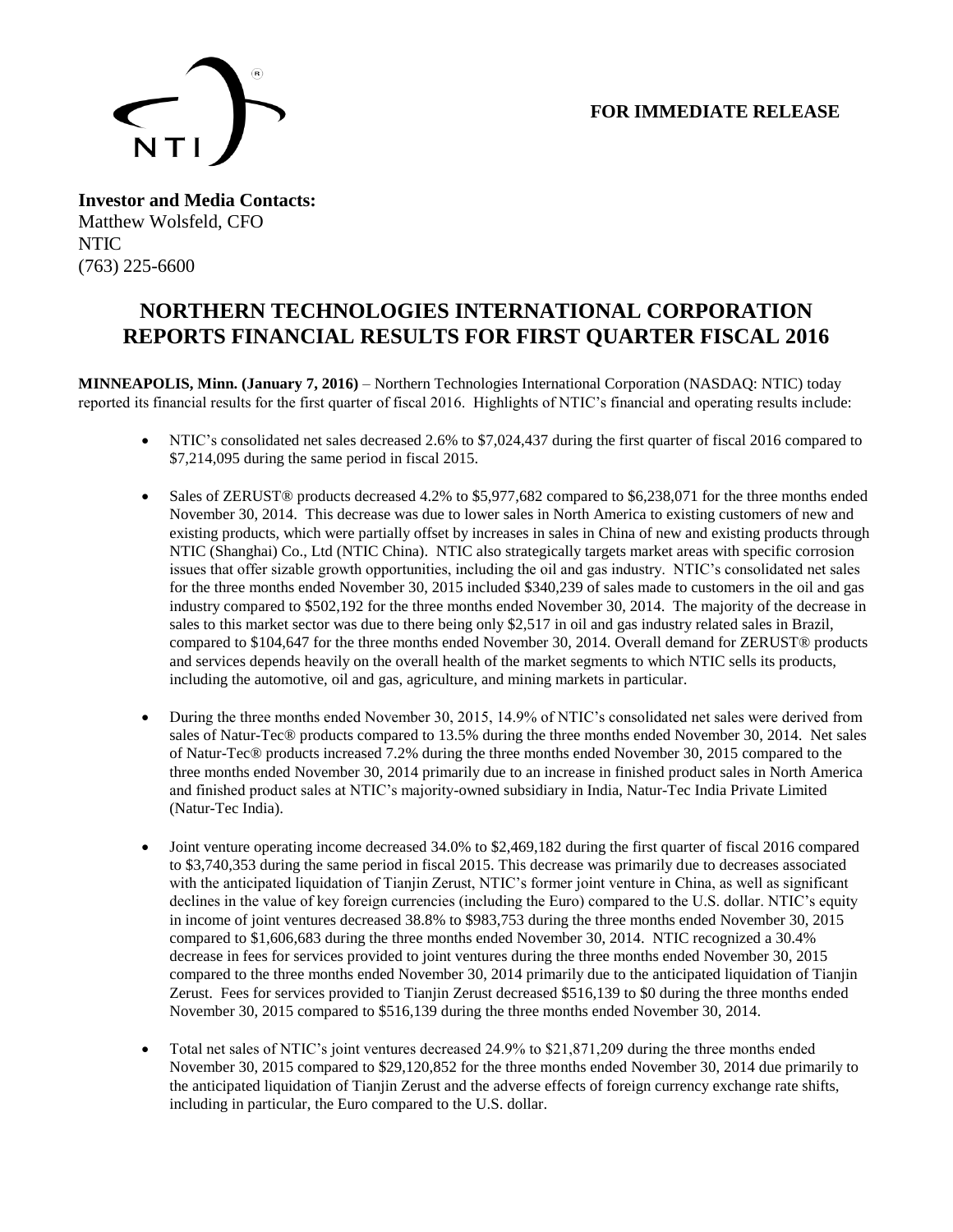- NTIC's total operating expenses increased 4.3% to \$4,703,787 during the three months ended November 30, 2015 compared to \$4,510,179 for the three months ended November 30, 2014. This increase was primarily due to \$504,385 in expenses related to the formation and establishment of NTIC China and the anticipated liquidation of Tianjin Zerust.
- Net (loss) income attributable to NTIC decreased 123.2% to a net loss of \$(234,351), or \$(0.05), per diluted common share, for the three months ended November 30, 2015 compared to net income of \$1,008,265, or \$0.22 per diluted common share, for the three months ended November 30, 2014.

This decrease in earnings was primarily a result of the three factors: (1) the change in NTIC's Chinese operations; (2) the effect of foreign currency exchange rate fluctuations, particularly between the Euro and U.S. dollar; and (3) the decrease in sales and gross profit contribution of ZERUST® products. NTIC incurred \$486,041 in expenses related to the termination of its license agreement with Tianjin Zerust and formation of NTIC China, through which NTIC now conducts business in China. These expenses, together with the lost equity income and fees for services that NTIC did not receive due to the termination of the license agreement in fiscal 2015, equaled a net negative pre-tax impact on NTIC's earnings of approximately \$862,000, or \$0.19 per share, for the first quarter of fiscal 2016. NTIC estimates that the pre-tax impact of the weakening Euro and other currencies compared to the U.S. dollar on its joint venture operating income was approximately \$175,809, or \$0.04 per share, in the first quarter of fiscal 2016.

"The first quarter of fiscal 2016 was certainly disappointing due to a number of key factors, including the extensive business interference and litigation related to the termination of our previous joint venture in China, the significant decline in the value of key foreign currencies vis-à-vis the U.S. dollar, renewed instability in global oil prices, and a soft agricultural equipment manufacturing sector," said G. Patrick Lynch, President and Chief Executive Officer of NTIC. "We continued to see strong positive movement in both China and the North American oil and gas sector. However, we do not expect these factors to positively affect our operating results before our third fiscal quarter."

NTIC's consolidated net sales decreased 2.6% to \$7,024,437 during the three months ended November 30, 2015 compared to the three months ended November 30, 2014. This decrease was primarily a result of a decrease in net sales to joint ventures. NTIC's consolidated net sales to unaffiliated customers excluding NTIC's joint ventures increased 0.3% to \$6,501,410 during the three months ended November 30, 2015 compared to the same period in fiscal 2015. This increase was primarily a result of increased demand from the addition of new customers at NTI China and an increase in sale of our Natur-Tec® products. Net sales to joint ventures decreased 28.7% to \$523,027 during the three months ended November 30, 2015 compared to the same period in fiscal 2015. This decrease was primarily a result of lower demand for our ZERUST<sup>®</sup> products and services and adverse effects of foreign currency exchange rates.

The following table sets forth NTIC's net sales by product category for the three months ended November 30, 2015 and 2014 by segment:

| <b>Three Months Ended</b> |           |              |           |  |               |               |
|---------------------------|-----------|--------------|-----------|--|---------------|---------------|
| November 30,              |           | November 30, |           |  |               | $\frac{0}{0}$ |
|                           | 2015      |              | 2014      |  | <b>Change</b> | <b>Change</b> |
|                           | 5.977.682 |              | 6,238,071 |  | (260, 389)    | $(4.2\%)$     |
|                           | 1.046.755 |              | 976.024   |  | 70.731        | 7.2%          |
|                           | 7.024.437 |              | 7.214.095 |  | (189.658)     | $(2.6\%)$     |

During the three months ended November 30, 2015, 85.1% of NTIC's consolidated net sales were derived from sales of ZERUST<sup>®</sup> products and services, which decreased 4.2% to \$5,977,682 during the three months ended November 30, 2015 compared to  $$6,238,071$  during the same period in fiscal 2015. NTIC has strategically focused its sales efforts for ZERUST<sup>®</sup> products and services on customers with sizeable corrosion problems in industry sectors that offer sizable growth opportunities, including the oil and gas sector.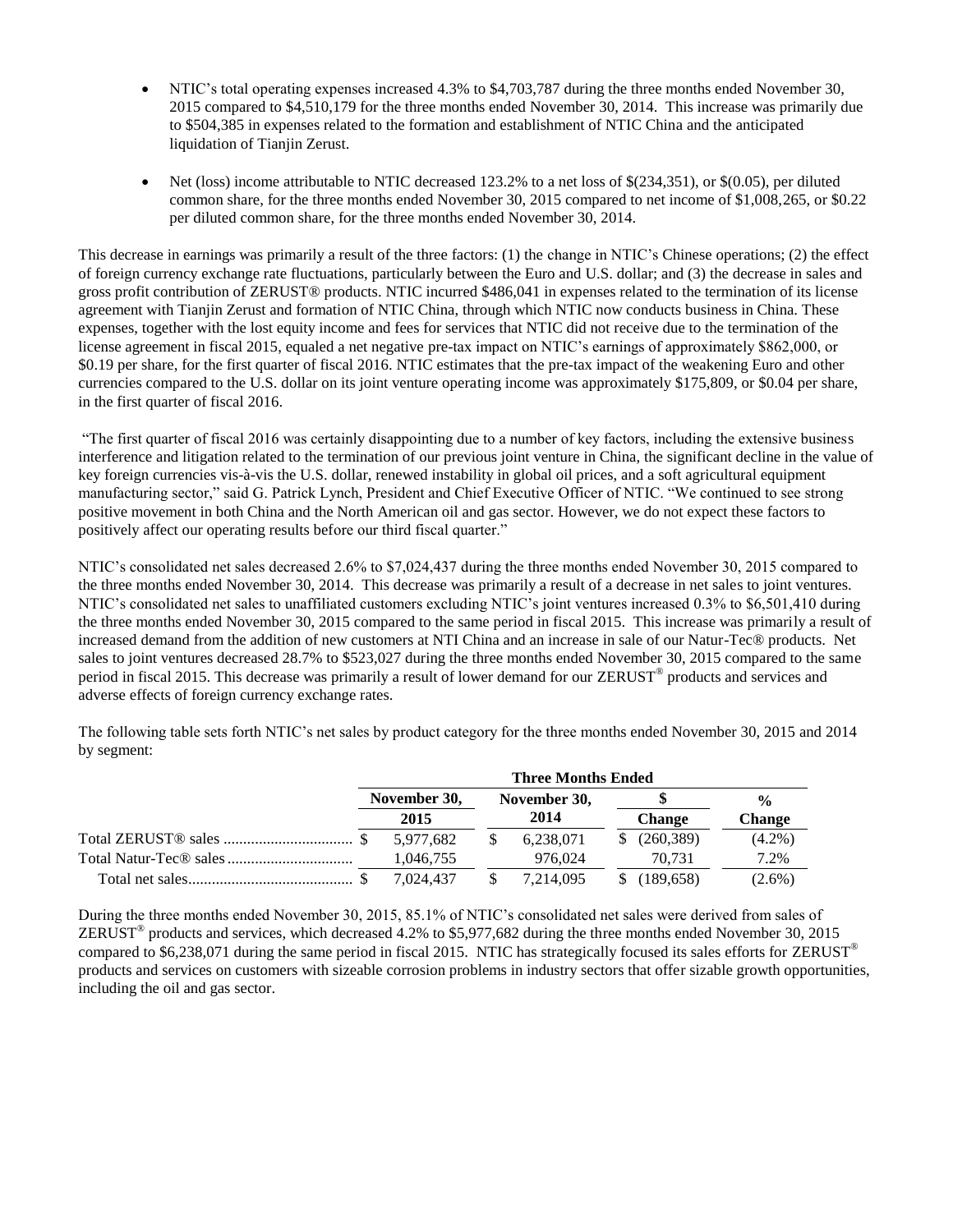The following table sets forth NTIC's net sales of ZERUST<sup>®</sup> products for the three months ended November 30, 2015 and 2014:

|                                             | <b>Three Months Ended</b> |  |              |                  |               |
|---------------------------------------------|---------------------------|--|--------------|------------------|---------------|
|                                             | November 30,              |  | November 30, |                  | $\frac{0}{0}$ |
|                                             | 2015                      |  | 2014         | <b>Change</b>    | <b>Change</b> |
|                                             | 5,119,093                 |  | 5,002,775    | \$116,318        | 2.3%          |
| ZERUST <sup>®</sup> joint venture net sales | 518,350                   |  | 733,104      | (214, 754)       | $(29.3\%)$    |
| ZERUST <sup>®</sup> oil & gas net sales     | 340,239                   |  | 502,192      | (161, 953)       | $(32.2\%)$    |
| Total ZERUST <sup>®</sup> net sales\$       | 5.977.682                 |  | 6,238,071    | $$^{(260,389)}$$ | $(4.2\%)$     |

NTIC anticipates that its sales of ZERUST® products and services into the oil and gas industry will continue to remain subject to significant volatility from quarter to quarter as sales are recognized.

Mr. Lynch added, "Winter weather and low oil prices have postponed certain North American order installations, which we believe will continue until our third fiscal quarter. At the same time, we are quite pleased with the significant increase in interest for our proprietary ZERUST® Oil & Gas solutions in the Middle East, Africa and India. We are also pleased that our Natur-Tec® business continued to grow according to plan in both the U.S. and India."

NTIC's working capital was \$14,756,128 at November 30, 2015, including \$3,072,015 in cash and cash equivalents and \$528,867 in available for sale securities, compared to \$15,603,771 at August 31, 2015, including \$2,623,981 in cash and cash equivalents and \$2,027,441 in available for sale securities.

#### **Outlook**

NTIC lowered its annual financial guidance and now expects for the fiscal year ending August 31, 2016 its net sales to range between \$34 million and \$37.0 million and its net income to range between \$2.0 million to \$3.2 million, or between \$0.40 and \$0.70 per diluted share.

These estimates are subject to significant risks and uncertainties, including without limitation risks and uncertainties related to the change in NTIC's Chinese operations, pending litigation against NTIC's former Chinese joint venture partner, a possible future impairment charge on NTIC's investment in Tianjin Zerust, and other risks and uncertainties.

#### **Conference Call and Webcast**

NTIC will host a conference call today at 8:00 a.m. Central Time to review its results of operations for the first quarter of fiscal 2016 and its future outlook, followed by a question and answer session. The conference call will be available to interested parties through a live audio webcast available through NTIC's website at www.ntic.com or http://ir.ntic.com/events.cfm where the webcast will be archived and accessible for at least 12 months. The dial-in number for the conference call is (877) 670- 9779 and the confirmation code is 6500805.

### **About Northern Technologies International Corporation**

Northern Technologies International Corporation develops and markets proprietary environmentally beneficial products and services in over 60 countries either directly or via a network of subsidiaries, joint ventures, independent distributors and agents. NTIC's primary business is corrosion prevention marketed primarily under the ZERUST® brand. NTIC has been selling its proprietary ZERUST® rust and corrosion inhibiting products and services to the automotive, electronics, electrical, mechanical, military and retail consumer markets, for over 40 years, and in recent years has targeted and expanded into the oil and gas industry. NTIC offers worldwide on-site technical consulting for rust and corrosion prevention issues. NTIC's technical service consultants work directly with the end users of NTIC's products to analyze their specific needs and develop systems to meet their technical requirements. NTIC also markets and sells a portfolio of bio-based and biodegradable polymer resins and finished products marketed under the Natur-Tec® brand.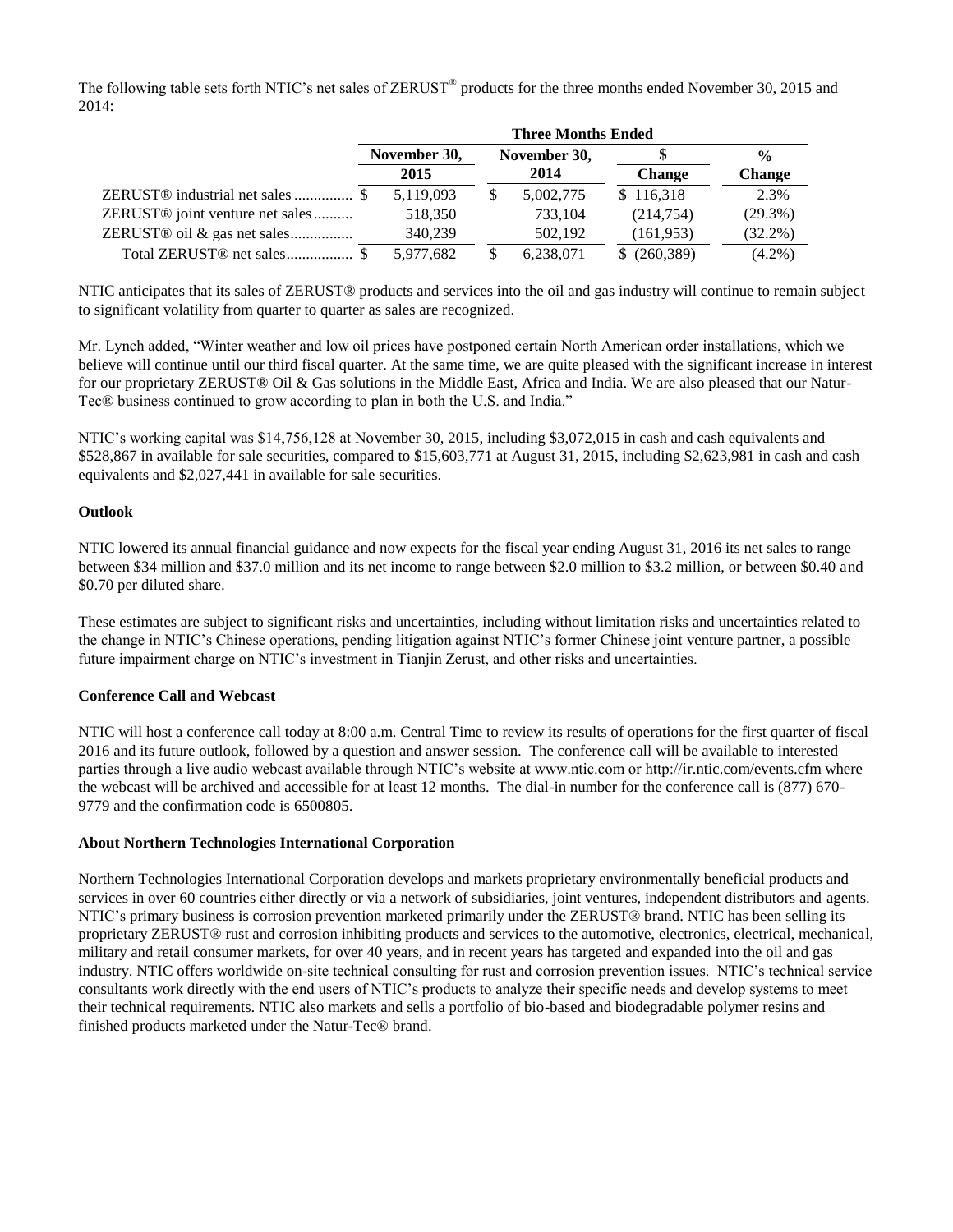#### **Forward-Looking Statements**

*Statements contained in this press release that are not historical information are forward-looking statements as defined within the Private Securities Litigation Reform Act of 1995. Such statements include NTIC's expectations regarding its financial guidance for fiscal 2016 and other statements that can be identified by words such as "believes," "continues," "expects," "anticipates," "intends," "potential," "outlook," "will," "may,""would," "should," "guidance" or words of similar meaning, the use of future dates and any other statements that are not historical facts. Such forward-looking statements are based upon the current beliefs and expectations of NTIC's management and are inherently subject to risks and uncertainties that could cause actual results to differ materially from those projected or implied. Such potential risks and uncertainties* include, but are not limited to, in no particular order: the effect on NTIC's business and operating results of the termination of *NTIC's joint venture relationship in China and sale of products and services in China through NTIC China, including without limitation a possible future impairment of NTIC's investment in Tianjin Zerust; the ability of NTIC China to achieve significant sales; costs and expenses incurred by NTIC in connection with its pending litigation against its former Chinese joint venture partner and Cortec Corporation; NTIC's dependence on the success of its joint ventures and fees and dividend distributions that NTIC receives from them; NTIC's relationships with its joint ventures and its ability to maintain those relationships; NTIC's dependence on its joint venture in Germany in particular due to its significance and the effect of a termination of this or NTIC's other joint ventures on NTIC's business and operating results; risks related to the European sovereign debt crisis, economic slowdown and political unrest; risks associated with NTIC's international operations; exposure to fluctuations in foreign currency exchange rates, including in particular the Euro compared to the U.S. dollar; the health of the U.S. and worldwide economies, including in particular the U.S. automotive industry; the level of growth in NTIC's markets; NTIC's investments in research and development efforts; acceptance of existing and new products; timing of NTIC's receipt of purchase orders under supply contracts; variability in sales to Petrobras and other customers and the effect on NTIC's quarterly financial results; increased competition; the costs and effects of complying with changes in tax, fiscal, government and other regulatory policies, including rules relating to environmental, health and safety matters; pending and potential litigation; and NTIC's reliance on its intellectual property rights and the absence of infringement of the intellectual property rights of others. More detailed information on these and additional factors which could affect NTIC's operating and financial results is described in the company's filings with the Securities and Exchange Commission, including its most recent annual report on Form 10-K. NTIC urges all interested parties to read these reports to gain a better understanding of the many business and other risks that the company faces. Additionally, NTIC undertakes no obligation to publicly release the results of any revisions to these forward-looking statements, which may be made to reflect events or circumstances occurring after the date hereof or to reflect the occurrence of unanticipated events.*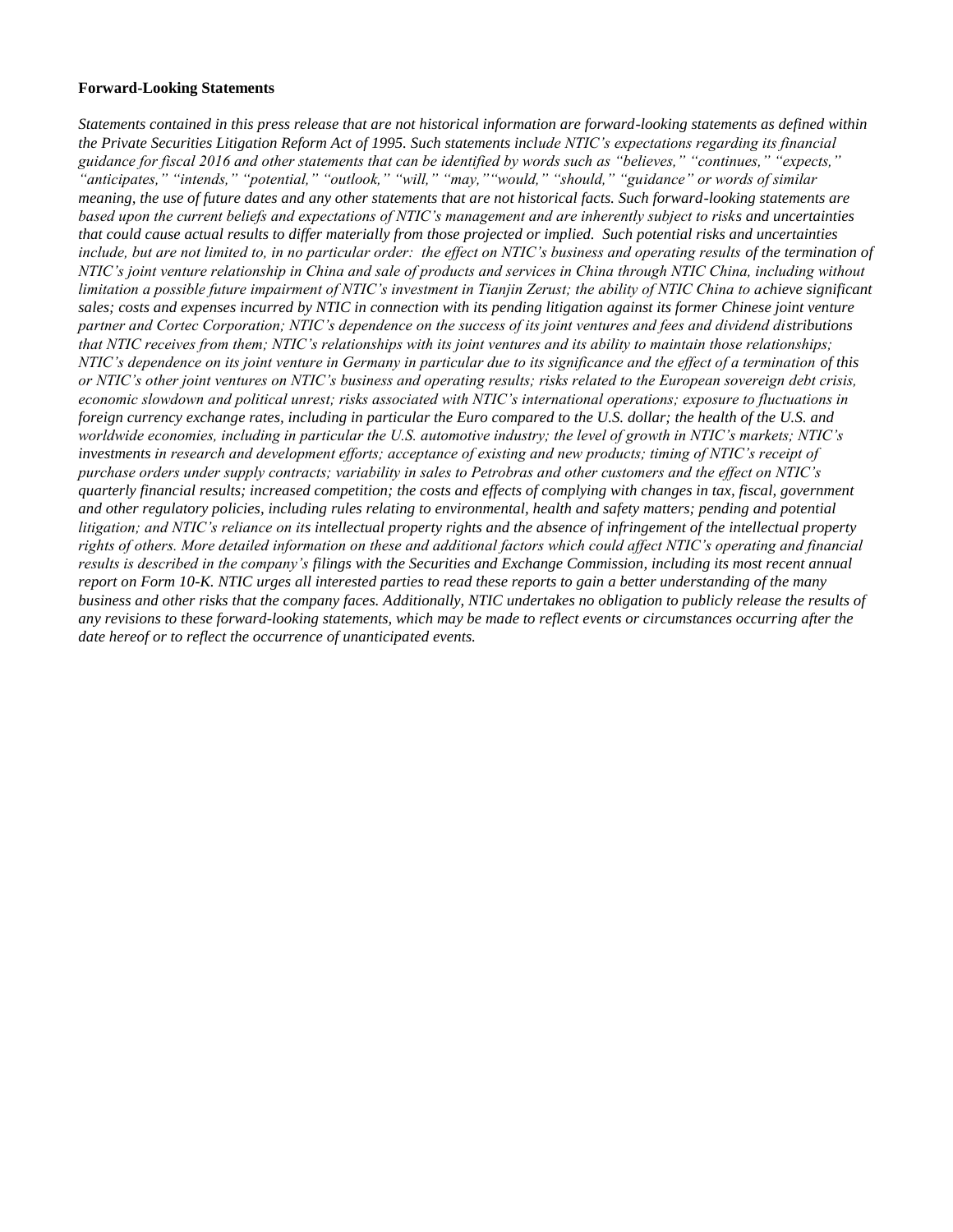# **NORTHERN TECHNOLOGIES INTERNATIONAL CORPORATION AND SUBSIDIARIES CONSOLIDATED BALANCE SHEETS AS OF NOVEMBER 30, 2015 (UNAUDITED) AND AUGUST 31, 2015 (AUDITED)**

|                                                                                         | <b>November 30, 2015</b> | August 31, 2015  |
|-----------------------------------------------------------------------------------------|--------------------------|------------------|
| <b>ASSETS</b>                                                                           |                          |                  |
| <b>CURRENT ASSETS:</b>                                                                  |                          |                  |
| Cash and cash equivalents                                                               | \$<br>3,072,015          | \$<br>2,623,981  |
| Available for sale securities                                                           | 528,867                  | 2,027,441        |
| Receivables:                                                                            |                          |                  |
| Trade excluding joint ventures, less allowance for doubtful accounts                    |                          |                  |
| of \$40,000 at November 30, 2015 and August 31, 2015                                    | 3,637,387                | 4,027,167        |
| Trade joint ventures                                                                    | 599,616                  | 645,377          |
| Fees for services provided to joint ventures                                            | 1,496,054                | 1,449,162        |
| Income taxes                                                                            | 323,817                  | 198,462          |
| Inventories                                                                             | 7,628,754                | 7,468,441        |
| Prepaid expenses                                                                        | 573,018                  | 411,473          |
| Deferred income taxes                                                                   | 424,108                  | 424,108          |
| Total current assets                                                                    | 18,283,636               | 19,275,612       |
| PROPERTY AND EQUIPMENT, NET                                                             | 7,394,484                | 7,293,163        |
| <b>OTHER ASSETS:</b>                                                                    |                          |                  |
| Investments in joint ventures                                                           | 20,369,002               | 20,544,238       |
| Investments at carrying value                                                           | 1,883,668                | 1,883,668        |
| Deferred income taxes                                                                   | 1,175,928                | 1,176,012        |
| Patents and trademarks, net                                                             | 1,245,060                | 1,262,219        |
| Other                                                                                   | 240,913                  | 130,736          |
| Total other assets                                                                      | 24,914,571               | 24,996,873       |
| Total assets                                                                            | \$<br>50,592,691         | \$<br>51,565,648 |
| <b>LIABILITIES AND EQUITY</b><br><b>CURRENT LIABILITIES:</b>                            |                          |                  |
| Accounts payable                                                                        | 2,324,787                | 2,101,175        |
| Accrued liabilities:                                                                    |                          |                  |
| Payroll and related benefits                                                            | 768,783                  | 1,056,257        |
| Other                                                                                   | 433,938                  | 514,409          |
| Total current liabilities                                                               | 3,527,508                | 3,671,841        |
| COMMITMENTS AND CONTINGENCIES                                                           |                          |                  |
| EQUITY:                                                                                 |                          |                  |
| Preferred stock, no par value; authorized 10,000 shares; none issued and<br>outstanding |                          |                  |
| Common stock, \$0.02 par value per share; authorized 10,000,000                         |                          |                  |
| shares; issued and outstanding 4,538,317 and 4,539,045, respectively                    | 90,766                   | 90,781           |
| Additional paid-in capital                                                              | 13,550,424               | 13,441,264       |
| Retained earnings                                                                       | 34,288,520               | 34,522,871       |
| Accumulated other comprehensive loss                                                    | (4,049,004)              | (3,180,811)      |
| Stockholders' equity                                                                    | 43,880,706               | 44,874,105       |
| Non-controlling interest                                                                | 3,184,477                | 3,019,702        |
| Total equity                                                                            | 47,065,183               | 47,893,807       |
| Total liabilities and equity                                                            | \$<br>50,592,691         | \$<br>51,565,648 |